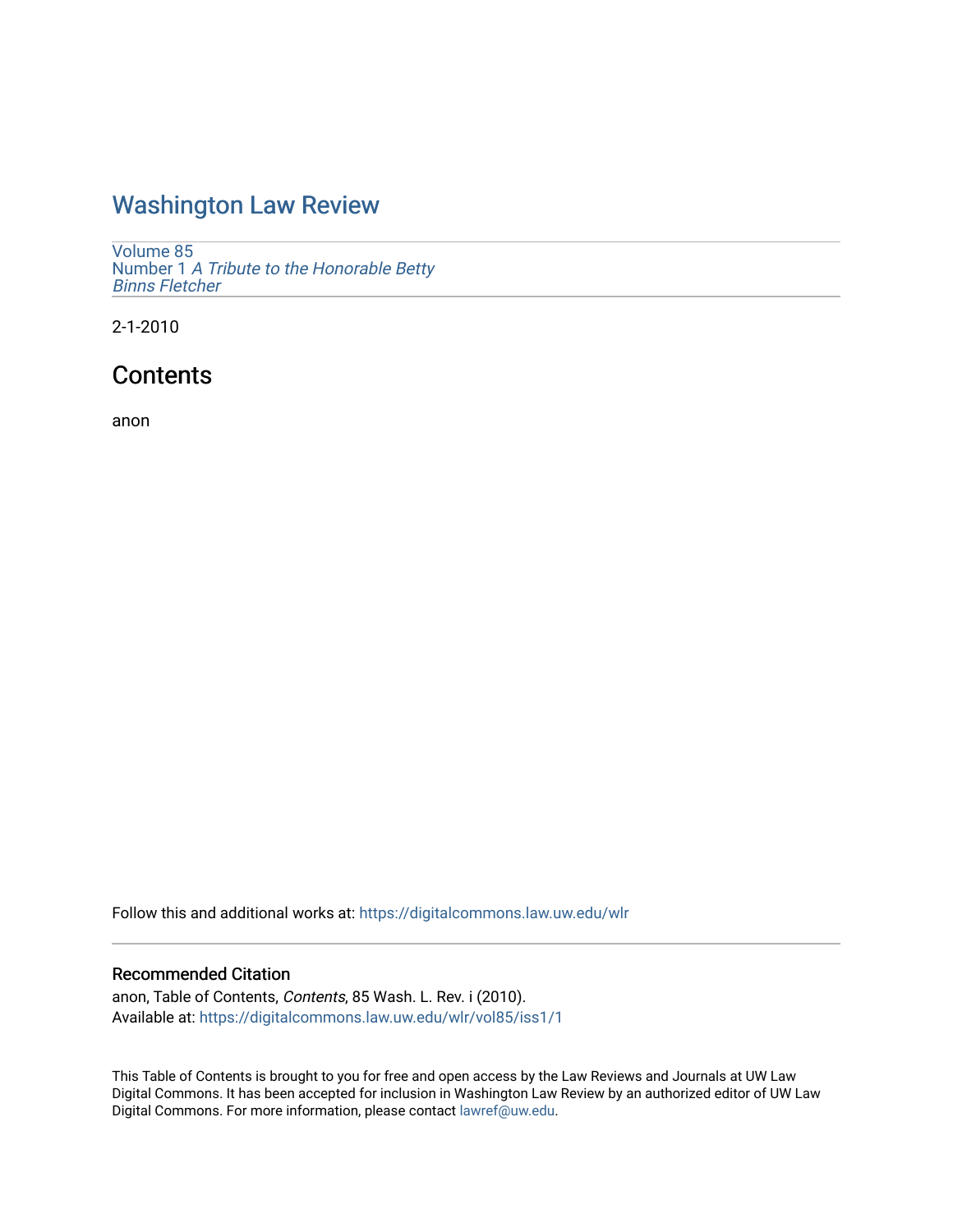# WASHINGTON LAW REVIEW

#### VOLUME 85, NUMBER 1, FEBRUARY 2010

Published by Students of the University of Washington School of Law

## SYMPOSIUM

# A TRIBUTE TO THE HONORABLE BETTY BINNS FLETCHER

#### **TRIBUTE**

| Tribute to Judge Betty Binns Fletcher                                                                                                                                 |              |
|-----------------------------------------------------------------------------------------------------------------------------------------------------------------------|--------------|
| Judge William A. Fletcher                                                                                                                                             | $\mathbf{1}$ |
| <b>SPEECH</b>                                                                                                                                                         |              |
| The Concept of Equality in Indian Law                                                                                                                                 |              |
| Judge William C. Canby, Jr.                                                                                                                                           | 13           |
| <b>ESSAYS</b>                                                                                                                                                         |              |
| All Rise! Standing in Judge Betty Fletcher's Court                                                                                                                    |              |
| Thomas D. Rowe, Jr.                                                                                                                                                   | 19           |
| Perfectionism and Maximum Consciousness in Anti-<br>Discrimination Law: A Tribute to Judge Betty B. Fletcher<br>Norman W. Spaulding                                   | 33           |
| Accountability for Mitigation Through Procedural Review:<br>The NEPA Jurisprudence of Judge Betty B. Fletcher, a<br>Trustee of the Environment and Woman of Substance |              |
| Kenneth S. Weiner                                                                                                                                                     | 45           |
|                                                                                                                                                                       |              |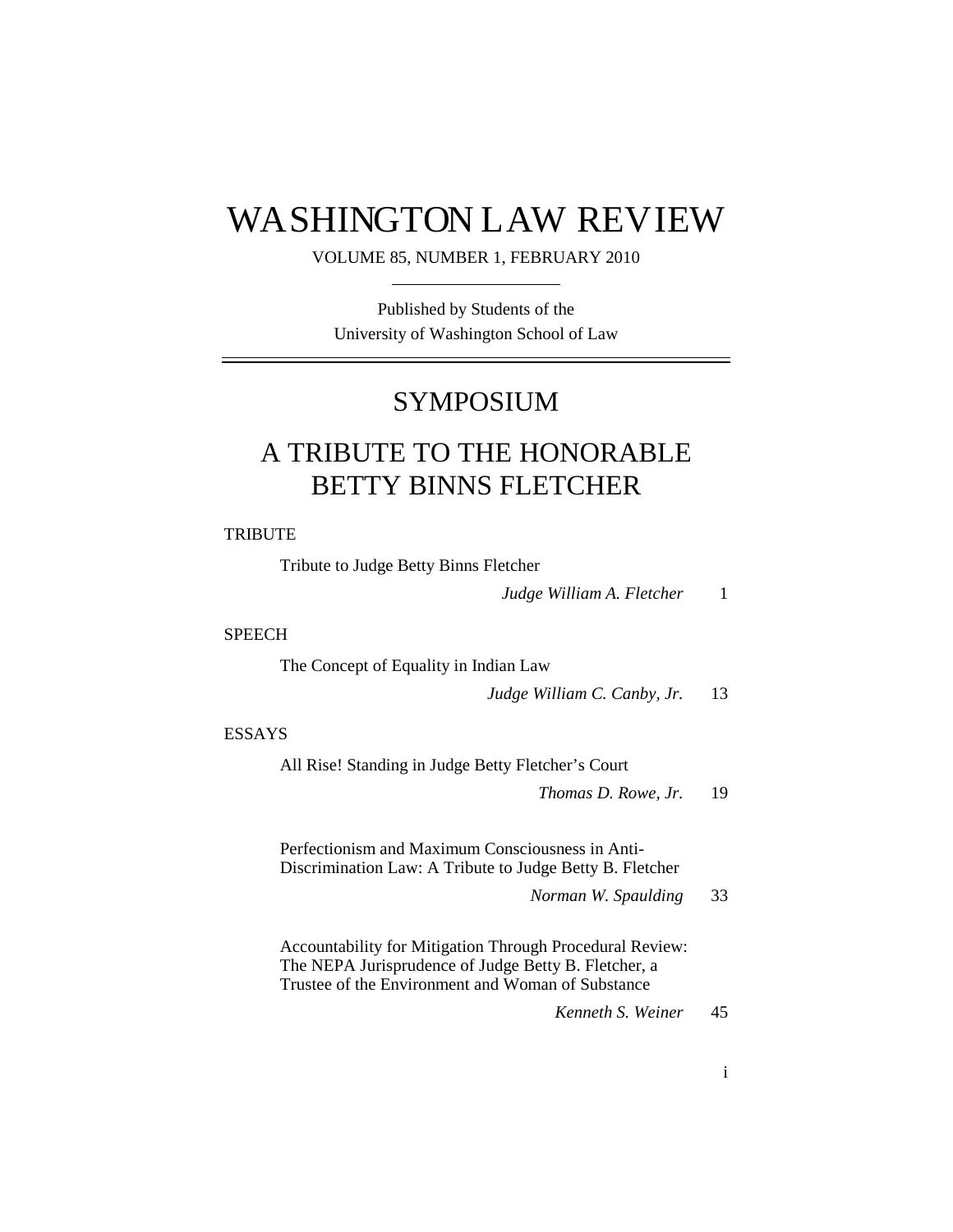#### **ARTICLES**

Freedom of Speech in School and Prison

*Aaron H. Caplan* 71

Finality, Habeas, Innocence, and the Death Penalty: Can Justice be Done?

*Ellyde Roko* 107

#### COMMENTS

What's Past is Prologue: Why the Prison Litigation Reform Act Does Not—and Should Not—Classify Punitive Damages as Prospective Relief

*Lisa Benedetti* 131

Finding the Least Restrictive Environment for Preschoolers Under the IDEA: An Analysis and Proposed Framework

*Theresa M. DeMonte* 157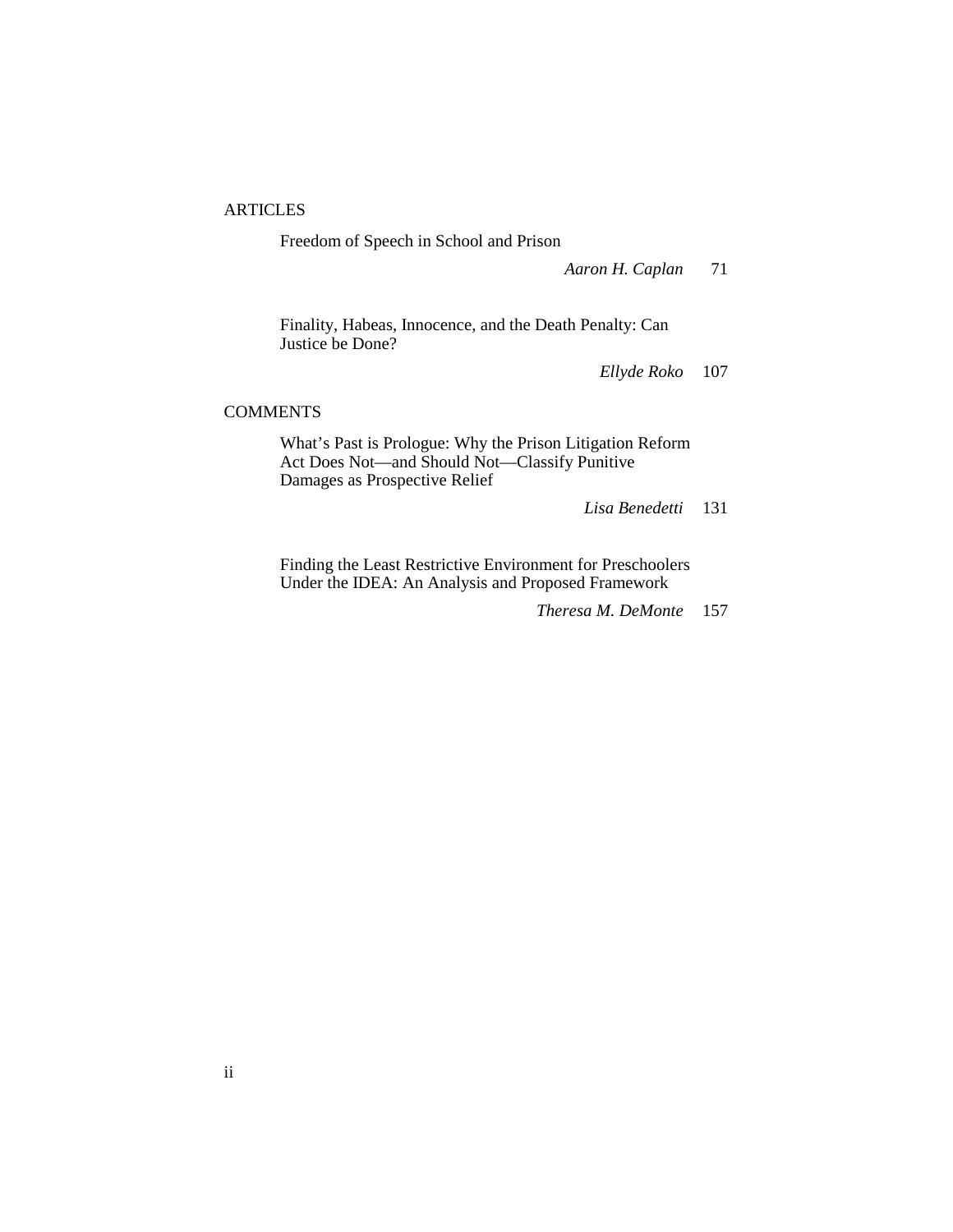Copyright © 2010, Washington Law Review Association. Except as otherwise provided, the author of each article in this issue has granted permission for copies of that article to be made for classroom use, provided that (1) copies are distributed at or below cost, (2) the author and journal are identified, (3) proper notice of copyright is affixed to each copy, and (4) the Washington Law Review Association is notified of the use.

WASHINGTON LAW REVIEW (ISSN 0043-0617) is published quarterly by students of the University of Washington School of Law. Periodicals postage paid at Seattle, Washington, and additional mailing offices.

POSTMASTER: Send address changes to:

Frances Johnson Washington Law Review University of Washington School of Law 4000 15th Ave NE William H. Gates Hall Box 353025 Seattle, Washington 98195

SUBSCRIPTION INFORMATION: Subscription price for Vol. 85: \$37.50 per year in the United States and \$47.50 elsewhere. Single issue: \$12.00 (order directly from Washington Law Review Business Office). Subscriptions are renewed automatically unless the business office is notified of cancellation. No refunds will be issued.

BACK ISSUES: See advertisement at the back of this issue.

SUBSCRIPTION & BACK ISSUE CORRESPONDENCE:

Frances Johnson Washington Law Review University of Washington Gallagher Law Library William H. Gates Hall Box 353025 Seattle, Washington 98195 e-mail: franj@u.washington.edu

MANUSCRIPTS: WASHINGTON LAW REVIEW invites the submission of unsolicited manuscripts. Manuscripts should be double-spaced with double-spaced footnotes. WASHINGTON LAW REVIEW prefers the use of gender-neutral language.

CITATION FORM: For Volume 85, WASHINGTON LAW REVIEW adopts the citation form of THE BLUEBOOK: A UNIFORM SYSTEM OF CITATION (18th ed. 2005).

EDITORIAL CORRESPONDENCE: Editor-in-Chief

Washington Law Review University of Washington School of Law William H. Gates Hall Box 353025 Seattle, Washington 98195 e-mail: wlr@u.washington.edu

Member, National Conference of Law Reviews

WORLD WIDE WEB HOME PAGE: http://www.law.washington.edu/WLR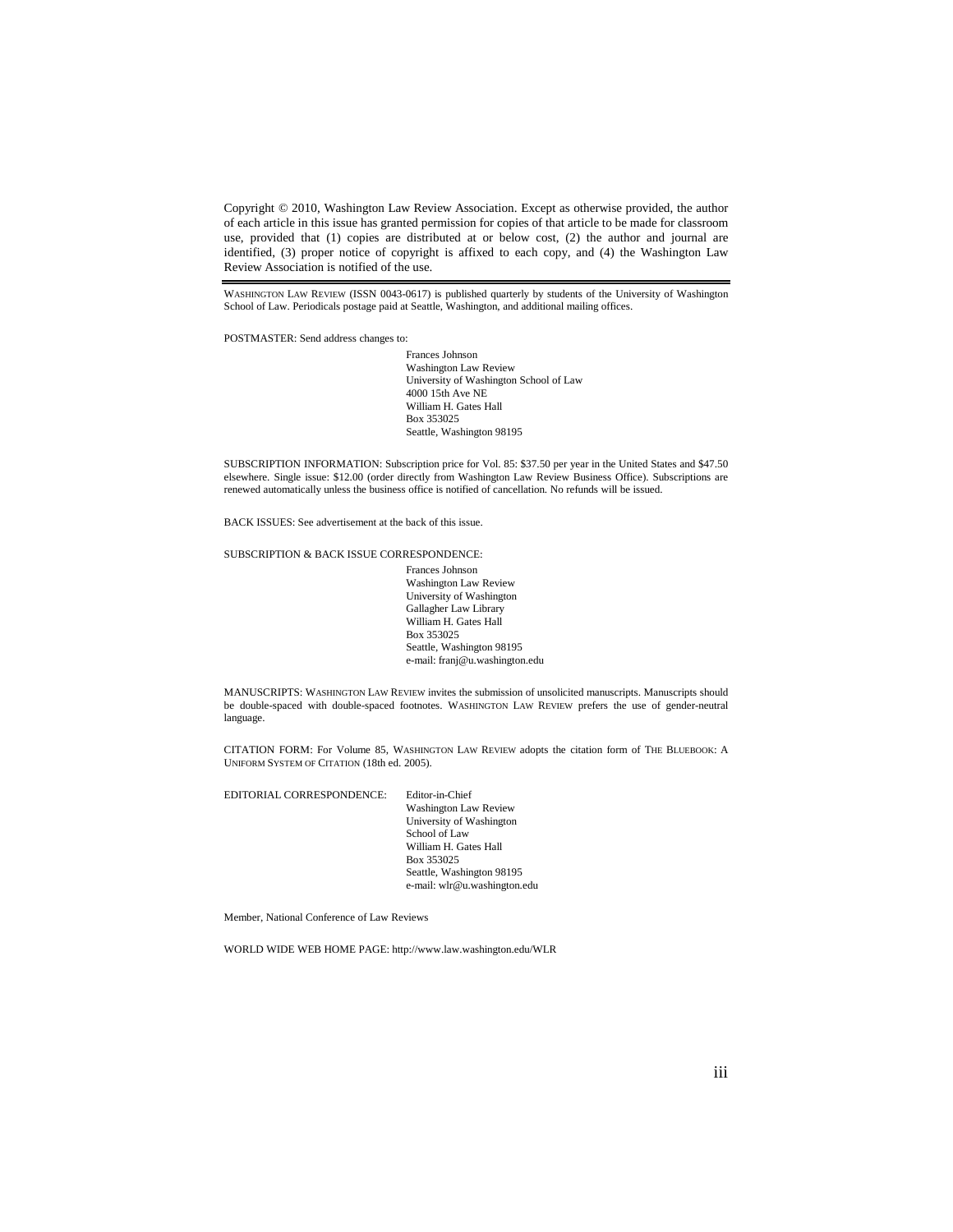# WASHINGTON LAW REVIEW

#### VOLUME 85 2010

#### 2009–2010 EDITORIAL BOARD

*Editor-in-Chief* CHARLENE KOSKI

*Chief Comments Editor*  RACHEL FELLER

*Chief Articles Editor* BLYTHE CHANDLER

*Executive Articles Editor* ENOKA HERAT

*Executive Comments Editors* TYLER ARNOLD DONYA WILLIAMSON

*Associate Editor-in-Chief*  KYLE GOTCHY

*Comments Editors* ALLISON BROWN IAN CAIRNS BRYCE COUNTS NANCY GARLAND AMANDA STACH SUSAN FULLMER

*Articles Editors*  LISA BENEDETTI SHANNON LAWLESS NATHANIEL STRAUSS

EDITORIAL STAFF

JUSTIN ANDREWS JACOB BROWN AMY DE SANTIS M DUNNING CALE EHRLICH AUBRI GOLDSBY WILLIAM HENRY NOEL HORTON

MOLLY LEAVERTON SARA LEVERETTE PATRICK LONEY VLADIMIR LOZAN WILLIAM MILLER MICHAEL PIROG WILLIAM RICHARD KELLY SHERIDAN

CONNOR SHIVELY JACQUE ST. ROMAIN DANIEL STALLINGS JORDAN TALGE KATHLEEN WARNER ERIK WALTERS SARAH WASHBURN BRANDON YOUNG

#### WASHINGTON LAW REVIEW ASSOCIATION FACULTY BOARD

CRAIG ALLEN THOMAS ANDREWS

KAREN BOXX GREGORY HICKS

#### BUSINESS STAFF

*Faculty Business Manager*  PENNY HAZELTON

*Faculty Adviser*  STEVE CALANDRILLO

*Business Office*  JONATHAN FRANKLIN FRAN JOHNSON

LINDA HUME KATHY MCGINNIS

*Chief Managing Editor* KATHERINE SWANSON

*Executive Managing Editor* DARA LEVINSON

*Associate Editor-in-Chief* CHARLOTTE ARCHER

> *Managing Editors*  THERESA DEMONTE JOAN FLASCHEN JESSICA FRITZ RACHEL MERCER IVAN STONER ALYSHA YAGODA

iv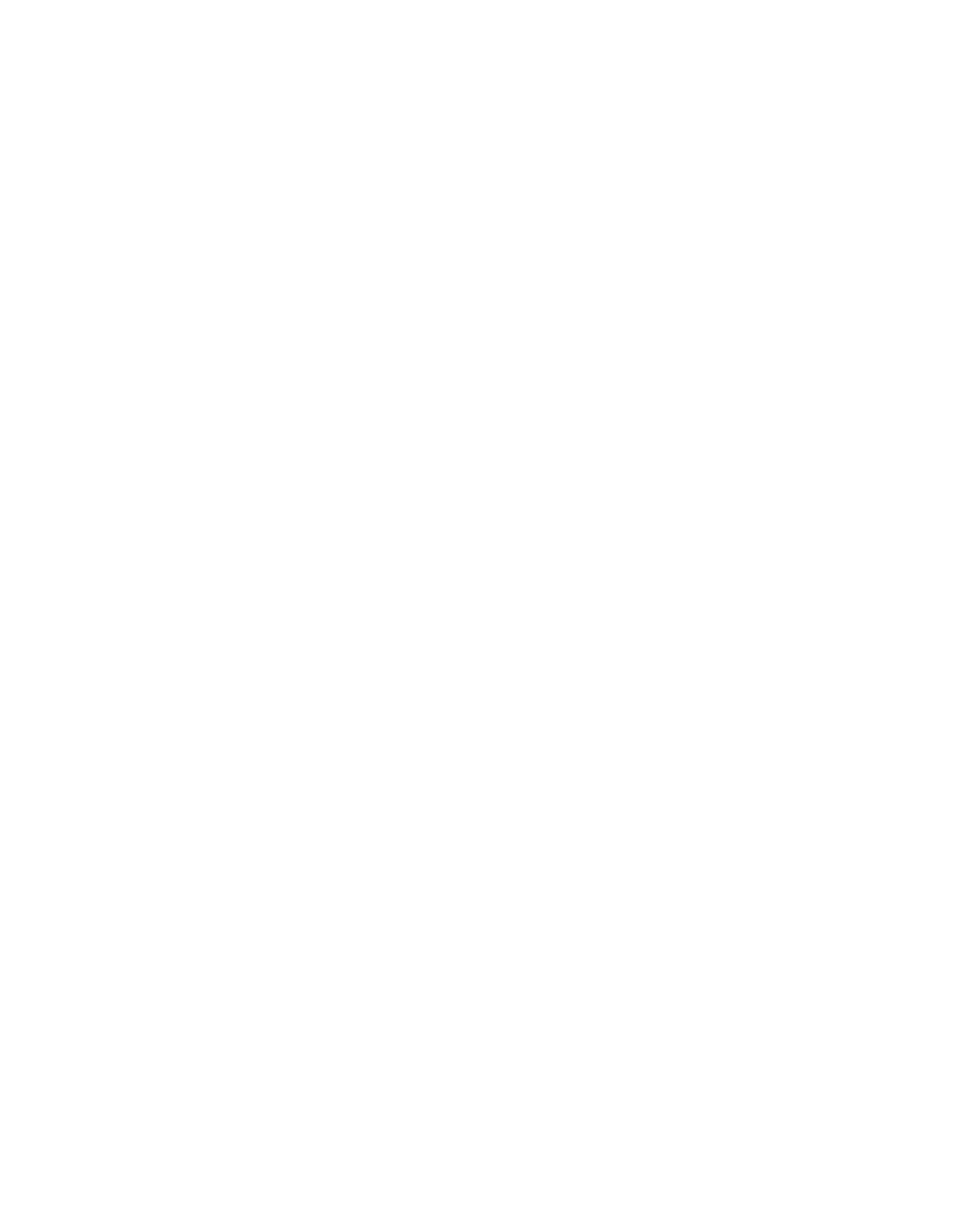#### **University of Washington School of Law 2009–2010**

OFFICERS OF ADMINISTRATION Mark A. Emmert, B.A., Ph.D., President of the University Kellye Y. Testy, B.A., J.D., Dean, James W. Mifflin University Professor of Law Steve Calandrillo, B.A., J.D., Associate Dean, Charles I. Stone Professor of Law Penny A. Hazelton, B.A., J.D., M.L.L., Associate Dean for Library & Computing Services, Professor of Law Mary Hotchkiss, B.A., M.S.L.S., J.D., LL.M., Associate Dean, Senior Law Lecturer Lisa Kelly, B.A., J.D., Associate Dean, Bobbe & Jonathan Bridge Professorship in Child & Family Advocacy Peter Nicolas, B.A., M.P.P., J.D., Associate Dean, Jeffrey & Susan Brotman Professor of Law Naomi Sanchez, B.S., M.S.W., Ed.D., Assistant Dean for Career Services

#### FACULTY EMERITI

William R. Andersen, B.S.L., LL.B., LL.M. William T. Burke, B.S., J.D., J.S.D. G. Meade Emory, B.A., J.D., LL.M. Robert L. Fletcher, A.B., LL.B. John Huston, B.A., J.D., LL.M. John M. Junker, B.A., J.D. John R. Price, A.B., LL.B. Roy L. Prosterman, B.A., J.D. Marjorie D. Rombauer, B.A., J.D. Charles Z. Smith, B.S., J.D. Frank W. Smith, B.A., J.D., LL.M. William B. Stoebuck, B.A., M.A., J.D., S.J.D. Philip A. Trautman, B.A., J.D.

FACULTY OF LAW

Craig H. Allen, B.S., J.D., LL.M., Judson Falknor Professor of Law

Kimberly Ambrose, B.A., J.D., Law Lecturer Helen A. Anderson, B.A., J.D., Assistant Professor of Law

Robert T. Anderson, B.A., J.D., Associate Professor of Law, Director of Native American Law Center

Thomas R. Andrews, B.A., M.A., J.D., Professor of Law

Robert H. Aronson, B.A., J.D., Betts, Patterson & Mines Professor of Law

Karen Boxx, B.A., J.D., Associate Professor of Law

Steve P. Calandrillo, B.A., J.D., Professor of Law Thomas Cobb, B.A., M.A., M.A., J.D., Senior Law Lecturer

Molly Cohan, B.A., J.D., Law Lecturer

William Covington, B.A., J.D., Assistant Professor of Law

Samuel A. Donaldson, B.A., J.D., LL.M., Professor of Law, Director of Graduate Program in Taxation

Signe Dortch, B.A., J.D., Law Lecturer, Director of Immigration Law Clinic

Dwight J. Drake, B.S., J.D., Associate Professor of Law

Jonathan A. Eddy, B.A., J.D., Professor of Law, Manager of Afghanistan Legal Educators Project

Joan C. Foley, B.A., J.D., Law Lecturer

Julia Gold, B.A., J.D., Senior Law Lecturer, Director of Mediation Clinic

Robert W. Gomulkiewicz, B.A., M.A., J.D., Professor of Law, Director of Graduate Program in Intellectual Property Law & Policy

James H. Hardisty, A.B., LL.B., Professor of Law

Penny A. Hazelton, B.A., J.D., M.L.L., Professor of Law Gregory A. Hicks, B.A., J.D., Professor of Law

Roland L. Hjorth, A.B., LL.B., Dean Emeritus, Garvey Schubert Barer Professor of Law

Mary A. Hotchkiss, B.A., M.S.L.S., J.D., LL.M., Senior Law Lecturer Maureen A. Howard, B.A., J.D., Assistant Professor, Director of Trial Advocacy Program

Linda S. Hume, B.A., J.D., Professor of Law

Stewart M. Jay, A.B., J.D., Professor of Law

Sarah Kaltsounis, B.S., M.Ed., J.D., Law Lecturer

Yong-Sung (Jonathan) Kang, B.A., J.D., Assistant Professor of Law

Sylvia Kang'ara, LL.B., LL.M., S.J.D., Assistant Professor of Law

Lisa Kelly, B.A., J.D., Bobbe & Jonathan Bridge Professorship in Child & Family Advocacy, Director of Children & Youth Advocacy Clinic

Alan Kirtley, B.A., J.D., Associate Professor of Law

Richard O. Kummert, B.S., C.P.A., M.B.A., LL.B., D. Wayne & Anne Gittinger Professor of Law<br>Patricia C. Kuszler, B.A., M.D., J.D., Charles I. Stone Professor of Law, Director of Multidisciplinary Initiatives

Clark B. Lombardi, B.A., M.A., J.D., Ph.D., Associate Professor of Law

Deborah Maranville, B.A., J.D., Professor of Law, Director of Clinical Law Program, Director of Unemployment Compensation Clinic

Anna Mastroianni, B.S., B.A., J.D., M.P.H., Associate Professor of Law

Kathleen M. McGinnis, B.A., J.D., Senior Law Lecturer

Jacqueline McMurtrie, B.G.S., J.D., Associate Professor of Law, Director of Innocence Project Northwest

Paul Steven Miller, B.A., J.D., Henry M. Jackson Professor of Law, Director of University of Washington Disability Studies Program

Theodore Myhre, B.A., M.A., M.A., J.D., Law Lecturer

Joel M. Ngugi, LL.B., LL.M., S.J.D., Associate Professor of Law

Peter Nicolas, B.A., M.P.P., J.D., Jeffrey & Susan Brotman Professor of Law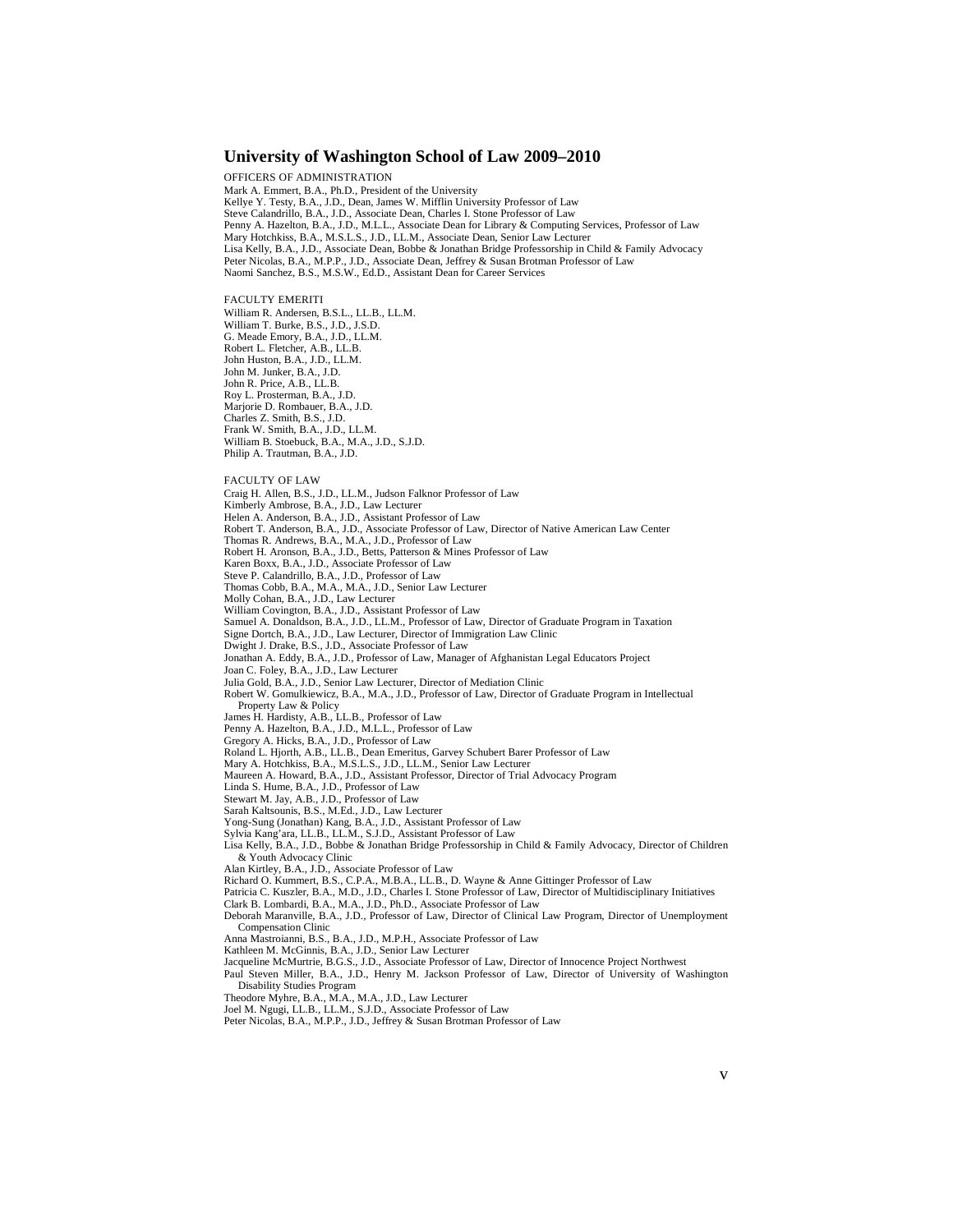Sean O'Connor, B.A., M.A., J.D., Associate Professor of Law, Co-Director of Graduate Program in Intellectual Property Law & Policy, Director of Entrepreneurial Law Clinic

Kathleen O'Neill, B.A., J.D., Associate Professor of Law

Anita Ramasastry, B.A., M.A., J.D., D. Wayne & Anne Gittinger Professor of Law, Director of Shidler Center for Law, Commerce & Technology

Beth Rivin, B.A., M.D., M.P.H., Research Associate Professor of Law, Director of Global Health & Justice Project Michael Robinson-Dorn, B.A., J.D., Associate Professor of Law

William H. Rodgers, B.A., J.D., Stimson Bullitt Professor of Environmental Law

Sallie Thieme Sanford, B.A., J.D., Acting Assistant Professor of Law

Eric Schnapper, B.A., M.A., B.Phil., LL.B., Professor of Law

Scott A. Schumacher, B.A., J.D., LL.M., Associate Professor of Law, Director of Federal Tax Clinic

Toshiko Takenaka, B.A., LL.M., Ph.D., W. Hunter Simpson Professor of Law, Director of CASRIP, Associate Director of Graduate Program in Intellectual Property Law and Policy

Veronica L. Taylor, B.A., LL.B., LL.M., Dan Fenno Henderson Professorship in East Asian Legal Studies, Director of Asian Law Center Michael E. Townsend, B.A., M.A., Ph.D., J.D., Associate Professor of Law

Lea B. Vaughn, A.B., J.D., Professor of Law

Walter J. Walsh, B.C.L., LL.M., S.J.D., Associate Professor of Law

Kathryn Watts, B.S., J.D., Assistant Professor of Law

Ron J. Whitener, B.A., J.D., Assistant Professor of Law, Director of Tribal Court Criminal Defense Clinic

Jane K. Winn, B.Sc., J.D., Charles I. Stone Professor of Law, Director of Shidler Center for Law, Commerce & **Technology** 

Louis E. Wolcher, B.A., J.D., Charles I. Stone Professor of Law Dongsheng Zang, LL.B., LL.M., LL.M., S.J.D., Assistant Professor of Law

ADJUNCT, AFFILIATE, AND VISITING FACULTY

Gad Barzilai, B.A., LL.S., LL.B., M.A., Ph.D., Adjunct Professor of Law

Sharan E. Brown, B.A., M.A., J.D., Ed.D., Adjunct Research Associate Professor of Law

Mark Cammack, B.A., J.D., Affiliate Professor of Law

Nancy S. Jecker, B.A., M.A., M.A., Ph.D., Adjunct Professor of Law

Michael McCann, B.A., M.A., Ph.D., Adjunct Professor of Law

Steven G. Olswang, B.A., J.D., Ph.D., Adjunct Professor of Law

Saadia Pekkanen, B.A., M.I.A., Ph.D., M.S.L., Adjunct Associate Professor of Law

Hugh D. Spitzer, B.A., J.D., LL.M., Affiliate Professor of Law

Susan Whiting, B.A., Ph.D., Adjunct Associate Professor of Law Richard O. Zerbe, Jr., A.B., Ph.D., Adjunct Professor of Law GALLAGHER LAW LIBRARY STAFF Alberthal, Crystal, Library Specialist, Serials Ballard, Karen, B.A., Library Specialist, Cataloging Britt, Rob, B.A., M.A., M.A., Japanese Legal Materials Specialist, East Asian Law Chemnick, Theresa, B.A., Assistant to the Director Cossette, Melia, B.A., J.D., M.L.I.S., CILP Co-Editor Davis, Judy, B.A., M.L.S., Librarian, Resource Sharing Escarez, Flora, B.S., Library Specialist, Cataloging Fossum, Lori, B.S., M.A., M.A., M.A., J.D., Librarian, Reference Franklin, Jonathan, A.B., A.M., J.D., M.L.S., Associate Law Librarian Hall, Sharon, Library Specialist Supervisor, Cataloging Hart, Tricia, B.A., M.L.S., Librarian, Cataloging Jarrett, Peggy, B.A., M.S.L.I.S., Librarian, Collection Development & Reference Johnson, Fran, Fiscal Specialist, Wahington Law Review, Pacific Rim Law & Policy Journal Jost, Richard, B.A., M.A., M.A., Information Systems Coordinator Kim, Choong, B.A., Fiscal Specialist Mack, Kaden, B.A., Library Tech, Circulation McMurrer, Nancy, B.A., J.D., M.L.S., Librarian, Reference Morley, Craig, B.A., Library Materials Conservation Supervisor, Serials Moskowitz, Jessica, B.A., Library Tech, Circulation Nez, Ann, B.A., M.L.S., Technical Services Coordinator Northington, Vickie, B.A., Library Supervisor, Circulation Nyberg, Cheryl, B.A., M.S.L.S., Librarian, Coordinator of Reference Services Perdue, Chris, B.A., Library Tech, Serials Pike, Nikki, Information Specialist, CILP Roberts, Patty, B.A., Library Tech Lead, Evening Circulation Supervisor

Schriwer, Tania, B.S., J.D., M.L.I.S., CILP Co-Editor

Tawatao, Dave, Senior Computer Specialist

Turnquist, Reba, B.A., M.L.S., Librarian, Collection Development

Turpin, Rachel, B.A., J.D., M.L.I.S., CILP Co-Editor

Whisner, Mary, B.A., J.D., M.L.S., Librarian, Reference Zhang, Quan (John), B.A., M.A., Ph.D., Library Specialist, Acquisitions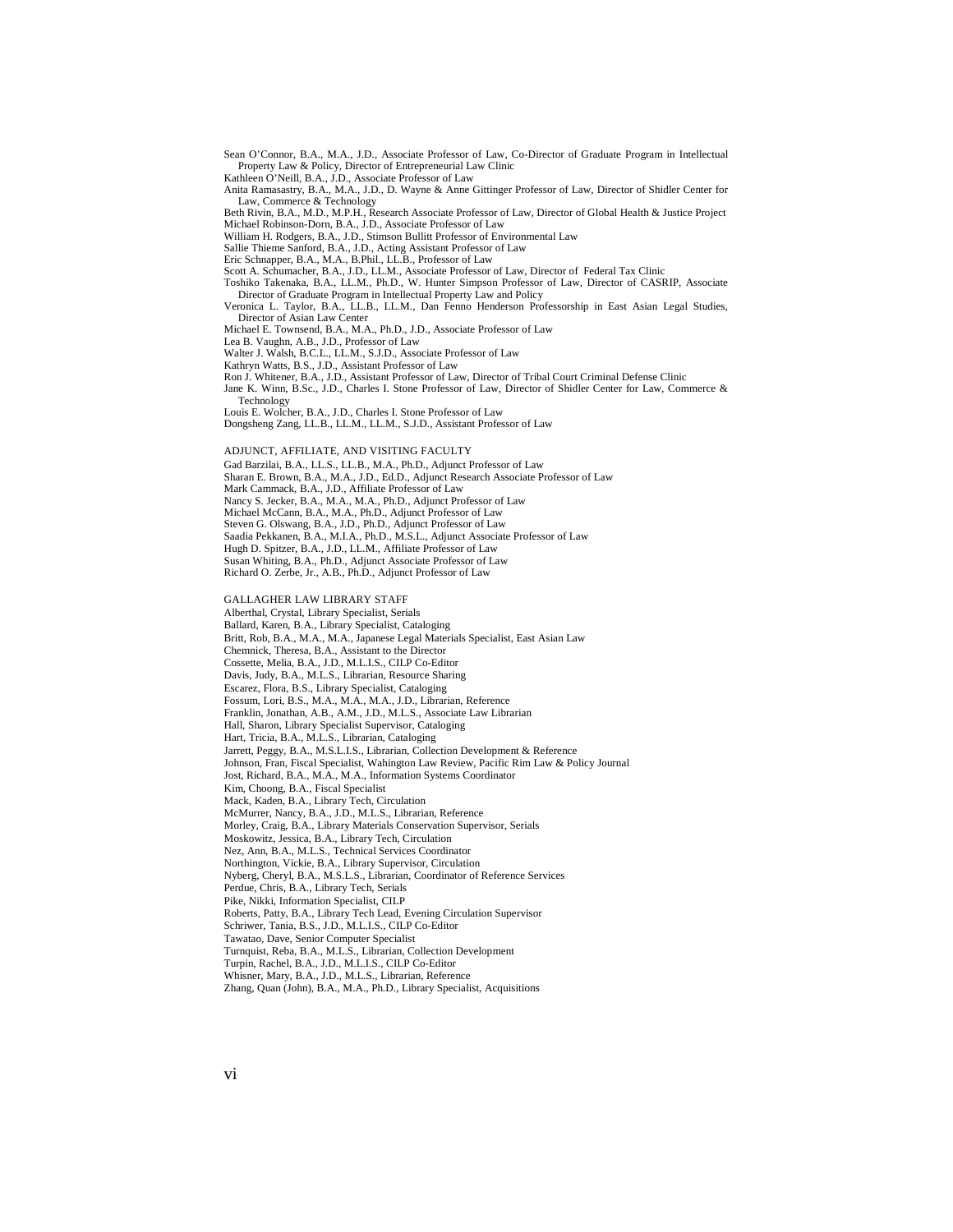

*The Washington Law Review Dedicates This Issue to the Honorable Betty Binns Fletcher*